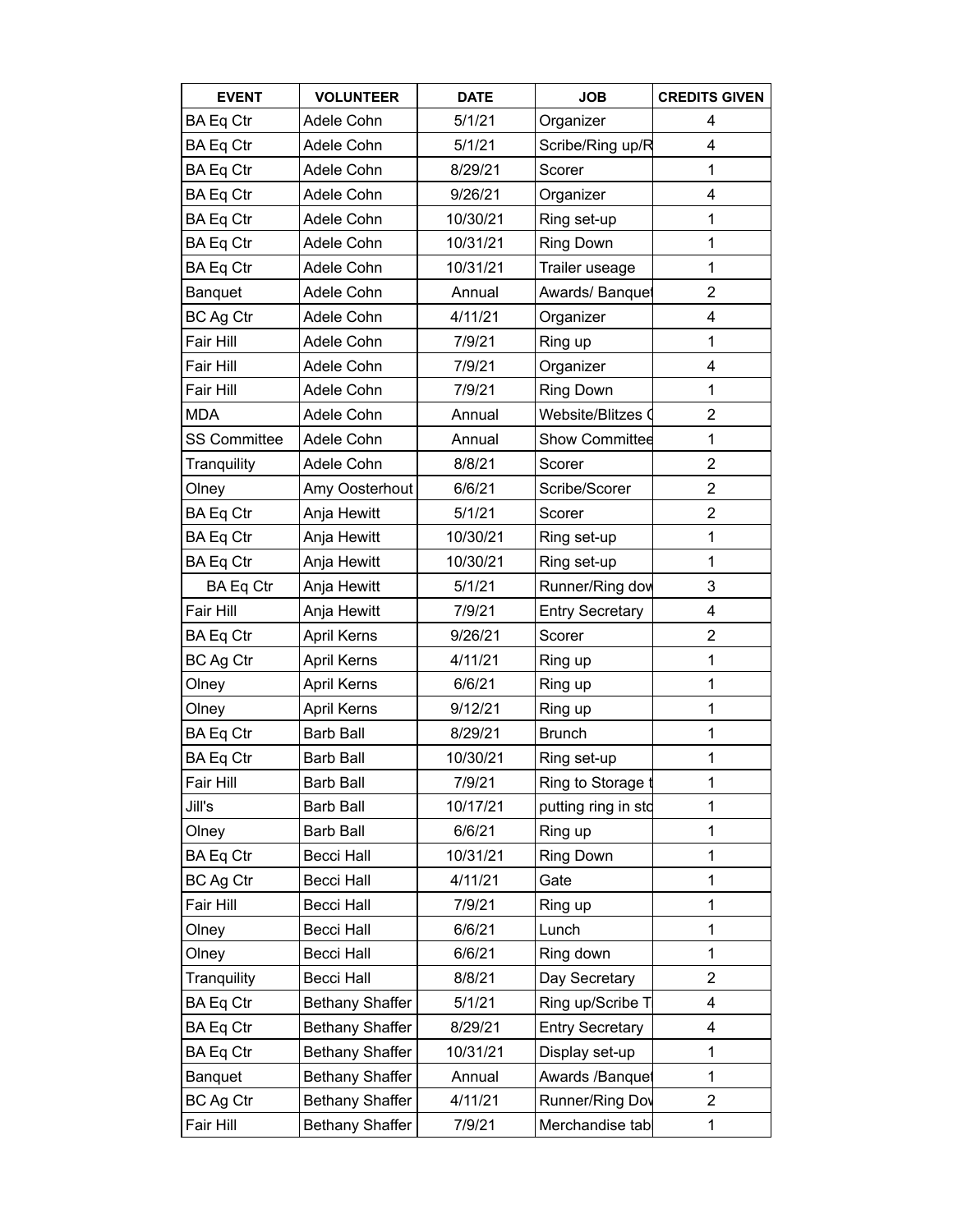| Fair Hill           | Bethany Shaffer        | 7/9/21   | Ring Down              | $\mathbf{1}$            |
|---------------------|------------------------|----------|------------------------|-------------------------|
| Olney               | <b>Bethany Shaffer</b> | 9/12/21  | Merchandise tab        | $\mathbf 1$             |
| <b>SS Committee</b> | <b>Bethany Shaffer</b> | Annual   | <b>Show Committee</b>  | $\mathbf 1$             |
| <b>SS Committee</b> | <b>Bethany Shaffer</b> | Annual   | Ribbons Chair          | $\overline{2}$          |
| St. Augustine       | <b>Bethany Shaffer</b> | 10/22/21 | X-Country display      | $\mathbf{1}$            |
| Tranquility         | Bethany Shaffer        | 8/8/21   | Runner                 | $\mathbf 1$             |
| Annual              | Betty Ann Greer        | vaious   | Equestrian meeti       | $\overline{2}$          |
| Fair Hill           | <b>Betty Ann Greer</b> | 7/9/21   | Ring up                | $\mathbf{1}$            |
| Olney               | Betty Ann Greer        | 6/6/21   | Organizer              | 4                       |
| Olney               | Betty Ann Greer        | 6/6/21   | Day Secretary          | $\overline{2}$          |
| <b>SS Committee</b> | Carol Bossone          | Annual   | <b>Show Committee</b>  | $\mathbf 1$             |
| Fair Hill           | <b>Chris Sorenson</b>  | 7/9/21   | Day Secretary/El       | $\overline{2}$          |
| <b>BA Eq Ctr</b>    | Donna Booth            | 8/29/21  | Gatekeeper             | $\mathbf{1}$            |
| Banquet             | Donna Booth            | Annual   | <b>Silent Auction</b>  | $\overline{2}$          |
| BC Ag Ctr           | Donna Booth            | 7/9/21   | <b>Facilty Donator</b> | $\overline{2}$          |
| Fair Hill           | Donna Booth            | 7/9/21   | Ring up                | $\mathbf 1$             |
| Olney               | Eliza Herman           | 6/6/21   | Ring up                | $\mathbf{1}$            |
| Tranquility         | Eliza Herman           | 8/8/21   | <b>Entry Secretary</b> | $\overline{\mathbf{4}}$ |
| <b>BA Eq Ctr</b>    | <b>Emily Blair</b>     | 5/1/21   | Ring up(husband        | 1                       |
| <b>BA Eq Ctr</b>    | <b>Emily Blair</b>     | 5/1/21   | Ring up                | 1                       |
| <b>BA Eq Ctr</b>    | <b>Emily Blair</b>     | 8/29/21  | Scribe                 | $\mathbf 1$             |
| Olney               | <b>Emily Blair</b>     | 6/6/21   | Ring up                | 1                       |
| Olney               | <b>Emily Blair</b>     | 9/12/21  | Ring up                | 1                       |
| Olney               | <b>Emily Blair</b>     | 9/12/21  | Gatekeeper             | $\overline{2}$          |
| St. Augustine       | <b>Emily Blair</b>     | 10/22/21 | X-Country display      | $\mathbf{1}$            |
| St. Augustine       | Emily Blair(husba      | 10/22/21 | X-Country displa       | $\overline{2}$          |
| Tranquility         | <b>Emily Blair</b>     | 8/8/21   | lunch                  | $\mathbf 1$             |
| Olney               | Heather Vinson         | 6/6/21   | Scribe/Scorer          | $\overline{2}$          |
| Olney               | Heather Vinson         | 6/6/21   | Ring down              | $\mathbf 1$             |
| <b>BA Eq Ctr</b>    | Jennifer Bober         | 5/1/21   | Ring up/Ring dov       | $\overline{2}$          |
| <b>BA Eq Ctr</b>    | Jennifer Bober         | 9/26/21  | Scribe                 | 2                       |
| <b>BA Eq Ctr</b>    | Jennifer Bober         | 10/31/21 | scorer                 | $\overline{2}$          |
| Fair Hill           | Jennifer Bober         | 7/9/21   | lunch                  | $\mathbf 1$             |
| Fair Hill           | Jennifer Bober         | 7/9/21   | Runner                 | $\mathbf 1$             |
| <b>SS Committee</b> | Jennifer Bober         | Annual   | <b>Show Committee</b>  | $\overline{2}$          |
| Membership          | JoAnne Offidani        | Annual   | Membership Cha         | $\overline{2}$          |
| Olney               | JoAnne Offidani        | 6/6/21   | <b>Entry Secretary</b> | 4                       |
| Olney               | JoAnne Offidani        | 9/12/21  | <b>Entry Secretary</b> | 4                       |
| BC Ag Ctr           | Josie Sedgley          | 4/11/21  | Half Day Scorer        | 1                       |
| Fair Hill           | Josie Sedgley          | 7/9/21   | Merchandise tab        | 1                       |
| <b>BA Eq Ctr</b>    | Kailyn Hash            | 8/29/21  | Ring up                | $\mathbf{1}$            |
| <b>BA Eq Ctr</b>    | Kailyn Hash            | 8/29/21  | Scorer                 | $\overline{2}$          |
| <b>BA Eq Ctr</b>    | Kailyn Hash            | 10/31/21 | Lunch                  | 1                       |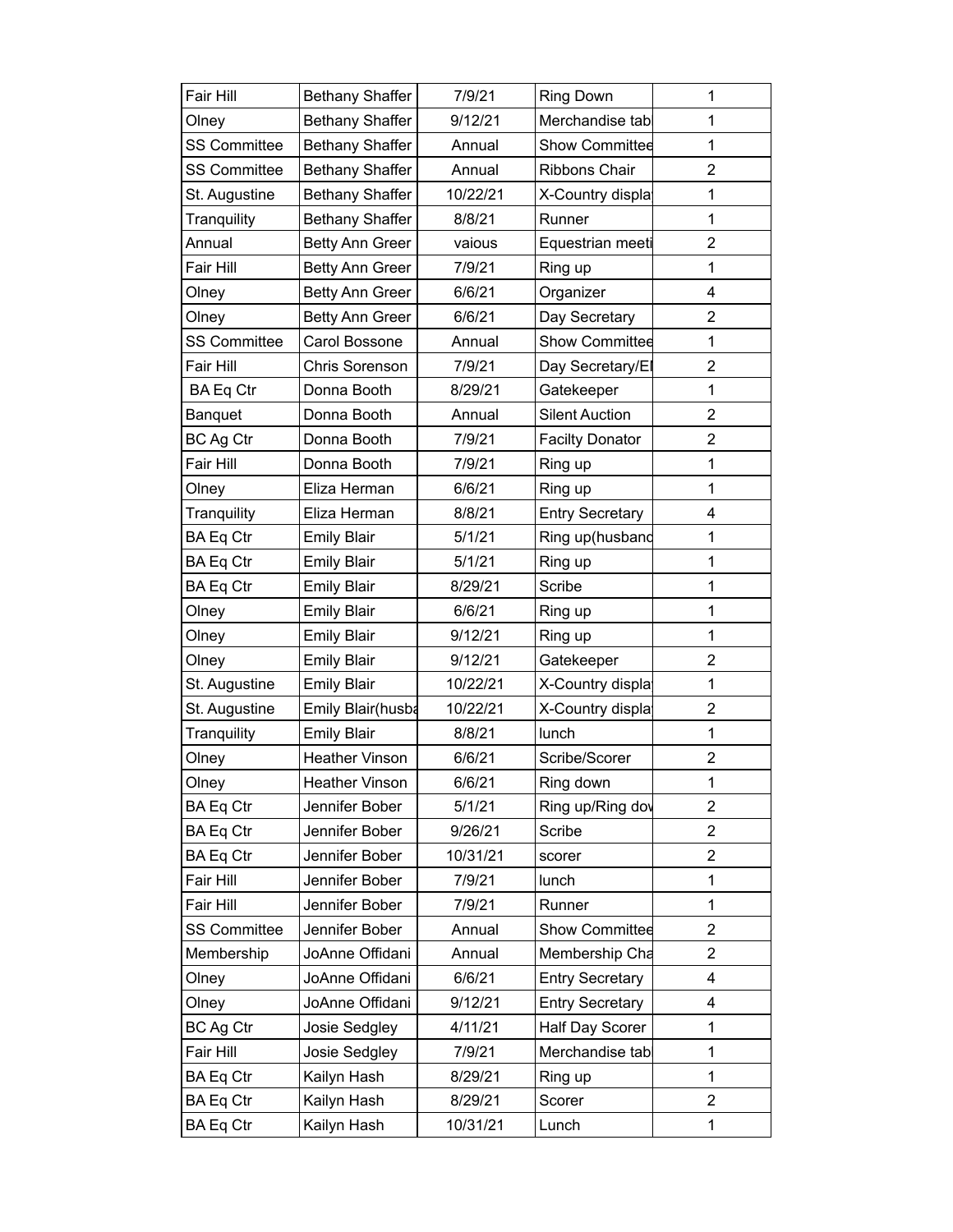| <b>OLNEY</b>        | Kailyn Hash       | 9/12/21  | Lunch                   | 1                       |
|---------------------|-------------------|----------|-------------------------|-------------------------|
| <b>BA Eq Ctr</b>    | Karyn Rainey      | 5/1/21   | Ring up                 | $\mathbf{1}$            |
| <b>BA Eq Ctr</b>    | Karyn Rainey      | 8/29/21  | Organizer               | 4                       |
| <b>BC Ag Ctr</b>    | Karyn Rainey      | 4/11/21  | Half Day Scribe/r       | $\overline{2}$          |
| <b>MDA</b>          | Karyn Rainey      | 10/31/21 | <b>Volunteer Progra</b> | $\overline{2}$          |
| <b>MFS Clinic</b>   | Karyn Rainey      | 6/18/21  | <b>Clinic Donator</b>   | $\overline{2}$          |
| Tranquility         | Karyn Rainey      | 8/8/21   | Organizer               | 4                       |
| <b>BA Eq Ctr</b>    | Laura Ruark       | 10/31/21 | <b>Ring Down</b>        | $\mathbf 1$             |
| Olney               | Laura Ruark       | 9/12/21  | Scorer                  | $\overline{2}$          |
| Olney               | Laura Ruark       | 9/12/21  | Ring Down               | $\mathbf 1$             |
| <b>BA Eq Ctr</b>    | Lisbeth Fouse     | 9/26/21  | Ring down               | $\mathbf 1$             |
| <b>BA Eq Ctr</b>    | Lori King         | 9/26/21  | Scorer                  | $\overline{2}$          |
| <b>BA Eq Ctr</b>    | Lori King         | 10/31/21 | scorer                  | $\overline{2}$          |
| <b>BC Ag Ctr</b>    | Lori King         | 4/11/21  | Scorer/Trailer          | 3                       |
| Tranquility         | Lori King         | 8/8/21   | Scorer                  | $\overline{2}$          |
| <b>BC Ag Ctr</b>    | Maggie Moyer      | 4/11/21  | Scorer/ring down        | $\overline{2}$          |
| Olney               | Maggie Moyer      | 6/6/21   | Scorer                  | $\overline{2}$          |
| <b>BC Ag Ctr</b>    | Margot Wolman     | 4/11/21  | Gate/ring down          | $\overline{2}$          |
| Olney               | Marilynn McFadd   | 9/12/21  | Organizer               | 4                       |
| <b>SS Committee</b> | Marilynn McFadd   | Annual   | <b>Show Committee</b>   | 1                       |
| <b>SS Committee</b> | Marilynn McFadd   | Annual   | Printing tests-wh       | $\overline{2}$          |
| <b>BA Eq Ctr</b>    | Martha Turnbaug   | 9/26/21  | <b>Entry Secretary</b>  | 4                       |
| <b>BA Eq Ctr</b>    | Martha Turnbaug   | 9/8/21   | Clinic Entry Secr       | 2                       |
| <b>BA Eq Ctr</b>    | Martha Turnbaug   | 10/30/21 | Ring set-up             | 1                       |
| <b>BA Eq Ctr</b>    | Martha Turnbaug   | 10/30/21 | Ring set-up             | 1                       |
| Banquet             | Martha Turnbaug   | Annual   | Awards /Banquet         | $\mathbf 1$             |
| BC Ag Ctr           | Martha Turnbaug   | 4/11/21  | Secretary               | 4                       |
| <b>MDA</b>          | Martha Turnbaug   | Annual   | Social Media Cha        | $\overline{\mathbf{c}}$ |
| <b>SS Committee</b> | Martha Turnbaug   | Annual   | Show Committee          | 1                       |
| Olney               | Merrilyn Ratcliff | 6/6/21   | Ring up                 | 1                       |
| <b>BA Eq Ctr</b>    | Nicole Riley Sem  | 9/26/21  | Ring up                 | 1                       |
| <b>BA Eq Ctr</b>    | Nicole Riley Sem  | 9/26/21  | Ring down               | 1                       |
| <b>BA Eq Ctr</b>    | Nicole Riley Sem  | 9/26/21  | Food                    | 1                       |
| <b>BA Eq Ctr</b>    | Nicole Riley Sem  | 10/31/21 | Ring Down               | 1                       |
| Olney               | Nicole Riley Sem  | 9/12/21  | Ring up                 | 1                       |
| Olney               | Nicole Riley Sem  | 9/12/21  | Ring down               | 1                       |
| <b>BA Eq Ctr</b>    | Nina Fenstermad   | 5/1/21   | Scorer                  | $\overline{2}$          |
| Olney               | Patti Giles       | 6/6/21   | Gatekeeper              | $\overline{2}$          |
| Fair Hill           | Peggy Smilko      | 7/9/21   | Gatekeeper              | 1                       |
| Fair Hill           | Peggy Smilko      | 7/9/21   | Ring Down               | 1                       |
| Olney               | Peggy Smilko      | 9/12/21  | Scribe                  | 2                       |
| <b>SS Committee</b> | Peggy Smilko      | Annual   | Show Committee          | 1                       |
| St. Augustine       | Peggy Smilko      | 10/22/21 | X-Country displa        | 1                       |